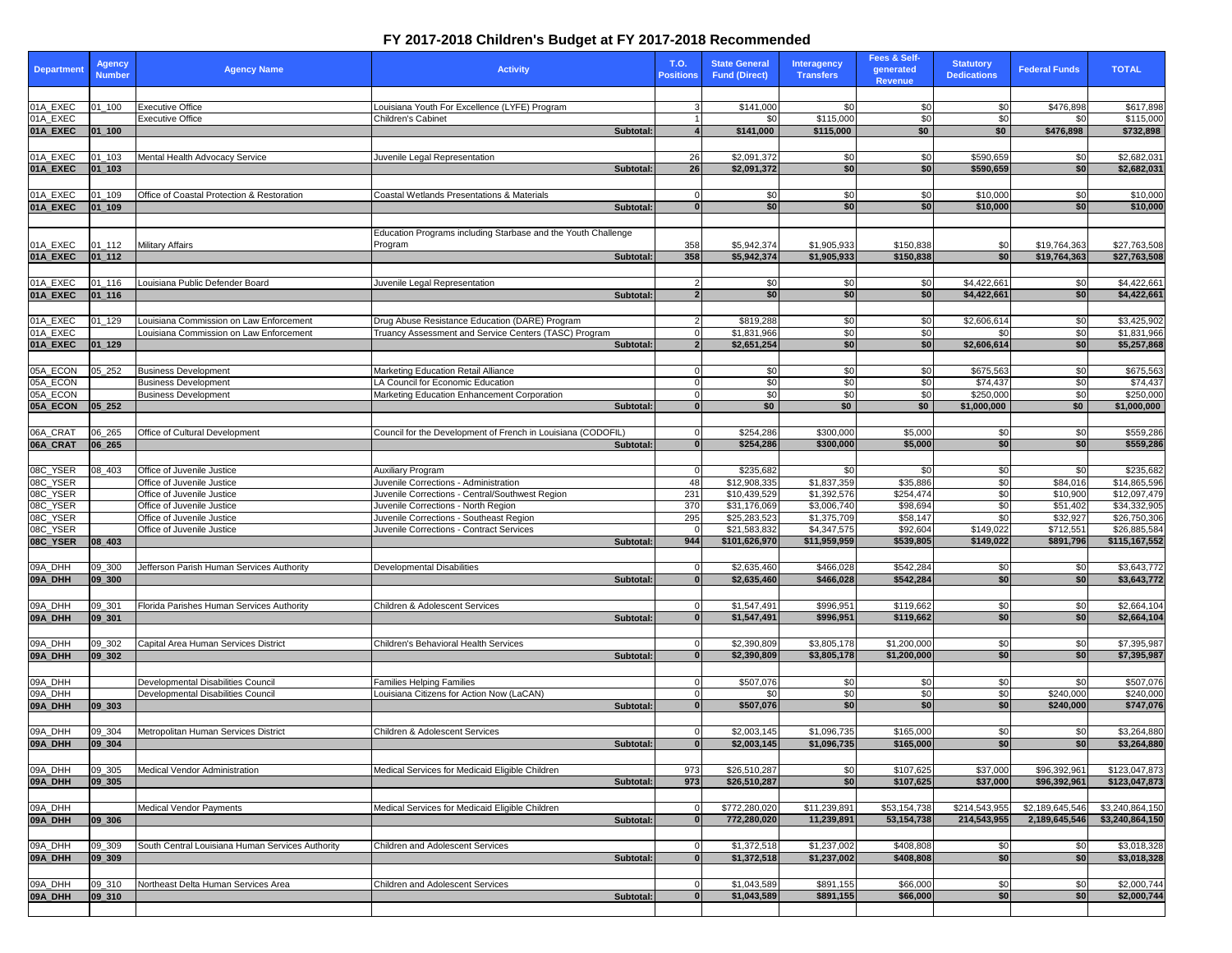## **FY 2017-2018 Children's Budget at FY 2017-2018 Recommended**

| Department           | <b>Agency</b><br><b>Number</b> | <b>Agency Name</b>                                                           | <b>Activity</b>                                                 | <b>T.O.</b><br><b>Positions</b> | <b>State General</b><br><b>Fund (Direct)</b> | <b>Interagency</b><br><b>Transfers</b> | Fees & Self-<br>generated<br><b>Revenue</b> | <b>Statutory</b><br><b>Dedications</b> | <b>Federal Funds</b>         | <b>TOTAL</b>                 |
|----------------------|--------------------------------|------------------------------------------------------------------------------|-----------------------------------------------------------------|---------------------------------|----------------------------------------------|----------------------------------------|---------------------------------------------|----------------------------------------|------------------------------|------------------------------|
|                      |                                |                                                                              |                                                                 |                                 |                                              |                                        |                                             |                                        |                              |                              |
| 09A_DHH              | 09_325                         | Acadiana Area Human Services District                                        | <b>Children and Adolescent Services</b>                         |                                 | \$3,024,225                                  | \$756,478                              | \$192,722                                   | \$0                                    | \$0                          | \$3,973,425                  |
| 09A_DHH              | 09 325                         |                                                                              | Subtotal:                                                       |                                 | \$3,024,225                                  | \$756,478                              | \$192,722                                   | \$0                                    | \$0 <sub>1</sub>             | \$3,973,425                  |
|                      | 09_326                         | Office of Public Health                                                      | <b>Birth Defect Monitoring Network</b>                          |                                 | \$0                                          | \$0                                    | \$0                                         | \$0                                    | \$400,000                    | \$400,000                    |
| 09A_DHH<br>09A_DHH   |                                | Office of Public Health                                                      | Child Death Review                                              |                                 | \$50,000                                     | \$0                                    | $\overline{30}$                             | \$0                                    | \$0                          | \$50,000                     |
| 09A_DHH              |                                | Office of Public Health                                                      | Children's Special Health Services                              | 30                              | \$1,213,000                                  | \$40,000                               | \$200,000                                   | \$0                                    | \$4,425,000                  | \$5,878,000                  |
|                      |                                | Office of Public Health                                                      | <b>Emergency Medical Services</b>                               |                                 | \$0                                          | \$0                                    | \$0                                         | $\overline{30}$                        | \$130,000                    | \$130,000                    |
| 09A_DHH              |                                | Office of Public Health                                                      | Genetics and Hemophilia                                         |                                 | \$1,074,328                                  | \$10,000                               | \$4,540,000                                 | \$1,721,260                            | \$1,030,000                  | \$8,375,588                  |
| 09A_DHH<br>09A_DHH   |                                | Office of Public Health                                                      | HIV/Perinatal & AIDS Drug Assistance                            |                                 | <b>SO</b>                                    | \$0                                    | \$0                                         | \$0                                    | \$2,790,338                  | \$2,790,338                  |
| 09A_DHH              |                                | Office of Public Health<br>Office of Public Health                           | Immunization<br><b>Lead Poisoning Prevention</b>                | 38                              | \$1,840,027<br> 30                           | \$0<br>\$0                             | \$438,168<br>\$0                            | \$0<br>\$0                             | \$2,929,500<br>\$293,336     | \$5,207,695<br>\$293,336     |
| 09A_DHH              |                                | Office of Public Health                                                      | Maternal and Child Health                                       |                                 | \$0                                          | \$0                                    | \$0                                         | \$0                                    | \$4,712,650                  | \$4,712,650                  |
| 09A_DHH              |                                | Office of Public Health                                                      | Nurse Family Partnership                                        | 48                              | \$2,600,000                                  | \$0                                    | \$2,877,075                                 | $\overline{30}$                        | \$15,379,759                 | \$20,856,834                 |
| 09A_DHH              |                                | Office of Public Health                                                      | <b>Nutrition Services</b>                                       | 138                             | \$11,400                                     | \$1,520                                | \$125,215                                   | \$0                                    | \$90,985,098                 | \$91,123,233                 |
| 09A_DHH              |                                | Office of Public Health                                                      | <b>School Based Health Services</b>                             |                                 | \$260,000                                    | \$0                                    | $\frac{1}{6}$                               | \$4,600,000                            | \$316,437                    | \$5,176,437                  |
| 09A_DHH<br>09A_DHH   |                                | Office of Public Health                                                      | Severe Combined Immunodeficiency (SCID) Screenings              |                                 | \$0<br>\$0                                   | \$639,975                              | \$0<br>$\sqrt{6}$                           | \$0                                    | \$0                          | \$639,975                    |
| 09A_DHH              | 09 326                         | Office of Public Health                                                      | <b>Smoking Cessation</b><br>Subtotal:                           | 275                             | \$7,048,755                                  | \$48,750<br>\$740,245                  | \$8,180,458                                 | \$325,000<br>\$6,646,260               | \$602,225<br>\$123,994,343   | \$975,975<br>\$146,610,061   |
|                      |                                |                                                                              |                                                                 |                                 |                                              |                                        |                                             |                                        |                              |                              |
|                      | $09 - 330$                     | Office of Behavioral Health                                                  | <b>Administration of Children's Services</b>                    |                                 | \$475,490                                    | \$0                                    | \$0                                         | \$0                                    | \$262,193                    | \$737,683                    |
| 09A_DHH<br>09A_DHH   |                                | Office of Behavioral Health                                                  | <b>Mental Health Community</b>                                  |                                 | \$811,873                                    | \$40,000                               | $\frac{6}{3}$                               | $\sqrt{6}$                             | \$8,706,514                  | \$9,558,387                  |
| 09A_DHH              | $ 09 - 330 $                   |                                                                              | <b>Subtotal:</b>                                                |                                 | \$1,287,363                                  | \$40,000                               | \$0                                         | \$0                                    | \$8,968,707                  | \$10,296,070                 |
|                      |                                |                                                                              |                                                                 |                                 |                                              |                                        |                                             |                                        |                              |                              |
| 09A_DHH              | 09_340                         | Office for Citizens with Developmental Disabilities                          | <b>Early Steps</b>                                              | -13                             | \$10,958,108                                 | \$0                                    | \$350,000                                   | \$0                                    | \$6,755,851                  | \$18,063,959                 |
| 09A_DHH              |                                | Office for Citizens with Developmental Disabilities                          | Pinecrest SSC - Residential & Community-Based Services          | $\overline{125}$                | <b>SO</b>                                    | \$9,932,160                            | \$0                                         | \$0                                    | \$0                          | \$9,932,160                  |
| 09A_DHH              | 09 340                         |                                                                              | Subtotal:                                                       | 138                             | \$10,958,108                                 | \$9,932,160                            | \$350,000                                   | \$0                                    | \$6,755,851                  | \$27,996,119                 |
|                      |                                |                                                                              |                                                                 |                                 |                                              |                                        |                                             |                                        |                              |                              |
| 09A_DHH<br>09A_DHH   | 09_375<br>09 375               | Imperial Calcasieu Human Services Authority                                  | <b>Children and Adolescent Services</b><br>Subtotal:            |                                 | \$497,625<br>\$497,625                       | \$226,725<br>\$226,725                 | \$0<br>sol                                  | \$0<br>\$0                             | \$0<br>\$0 <sub>1</sub>      | \$724,350<br>\$724,350       |
|                      |                                |                                                                              |                                                                 |                                 |                                              |                                        |                                             |                                        |                              |                              |
| 09A_DHH              | 09_376                         | Central Louisiana Human Services District                                    | <b>Children and Adolescent Services</b>                         |                                 | \$759,912                                    | \$104,000                              | \$0                                         | \$0                                    | \$0                          | \$863,912                    |
| 09A_DHH              | $ 09 - 376$                    |                                                                              | Subtotal:                                                       |                                 | \$759,912                                    | \$104,000                              | \$0                                         | \$0                                    | \$0                          | \$863,912                    |
|                      |                                |                                                                              |                                                                 |                                 |                                              |                                        |                                             |                                        |                              |                              |
| 09A_DHH              | 09_377                         | Northwest Louisiana Human Services District                                  | <b>Children and Adolescent Services</b>                         |                                 | \$248,447                                    | \$660,742                              | \$188,478                                   | \$0                                    | \$0                          | \$1,097,667                  |
| 09A_DHH              | 09 377                         |                                                                              | Subtotal:                                                       |                                 | \$248,447                                    | \$660,742                              | \$188,478                                   | \$0                                    | \$0                          | \$1,097,667                  |
|                      |                                |                                                                              |                                                                 |                                 |                                              |                                        |                                             |                                        |                              |                              |
| 10A_DCFS             |                                | Office of Children & Family Services                                         | <b>Child Welfare Services</b>                                   | 933                             | \$21,590,532                                 | \$0                                    | \$1,546,985                                 | \$412,358                              | \$100,251,679                | \$123,801,554                |
| 10A_DCFS<br>10A_DCFS |                                | Office of Children & Family Services<br>Office of Children & Family Services | <b>Disability Determinations</b><br>Payments to TANF recipients | -48<br>297                      | \$0<br>\$0                                   | \$0<br>\$0                             | \$0<br>$\sqrt{30}$                          | \$0<br>$\sqrt{50}$                     | \$9,382,986<br>\$25,964,023  | \$9,382,986<br>\$25,964,023  |
| 10A_DCFS             |                                | Office of Children & Family Services                                         | Supplemental Nutritional Assistance Program (SNAP)              | 526                             | \$29,634,920                                 | \$0                                    | $\frac{6}{3}$                               | \$0                                    | \$38,283,411                 | \$67,918,331                 |
| 10A_DCFS             |                                | Office of Children & Family Services                                         | <b>Support Enforcement</b>                                      | 360                             | \$21,535,905                                 | $\overline{50}$                        | $\frac{1}{6}$                               | $\overline{30}$                        | \$57,294,372                 | \$78,830,277                 |
| 10A_DCFS             |                                | Office of Children & Family Services                                         | Temporary Aid to Needy Families (TANF) Initiatives              | 346                             | \$5,252,551                                  | \$0                                    | $\sqrt{6}$                                  | \$0                                    | \$60,619,748                 | \$65,872,299                 |
| 10A_DCFS             | 10 360                         |                                                                              | Subtotal:                                                       | 2,510                           | \$78,013,908                                 | \$0                                    | \$1,546,985                                 | \$412,358                              | \$291,796,219                | \$371,769,470                |
|                      |                                |                                                                              |                                                                 |                                 |                                              |                                        |                                             |                                        |                              |                              |
| 11A_NATR             | 11_435                         | Office of Coastal Management                                                 | Outreach & Public Information for Children                      |                                 | 30                                           | \$0                                    | \$0                                         | \$0                                    | \$30,240                     | \$30,240                     |
| 11A_NATR             | $11 - 435$                     |                                                                              | Subtotal:                                                       |                                 | \$0                                          | \$0                                    | \$0                                         | \$0                                    | \$30,240                     | \$30,240                     |
|                      |                                |                                                                              |                                                                 |                                 |                                              |                                        |                                             |                                        |                              |                              |
| 14A_LWC<br>14A_LWC   | 14_474<br>14 474               | Workforce Support & Training                                                 | Services to Youth<br>Subtotal:                                  |                                 | 30 <br>\$0                                   | \$0<br>\$0                             | \$0<br>\$0                                  | \$0<br>\$0                             | \$10,666,215<br>\$10,666,215 | \$10,666,215<br>\$10,666,215 |
|                      |                                |                                                                              |                                                                 |                                 |                                              |                                        |                                             |                                        |                              |                              |
| 19A_HIED             | 19A_600                        | Louisiana State University System                                            | 4-H Youth Development                                           |                                 | \$6,621,886                                  | \$0                                    | \$162,000                                   | \$0                                    | \$1,961,854                  | \$8,745,740                  |
| 19A_HIED             |                                | Louisiana State University System                                            | Healthcare, Education, Training, & Patient Services             |                                 | \$4,987,807                                  | \$0                                    | \$1,634,505                                 | \$200,868                              | \$0                          | \$6,823,180                  |
| 19A_HIED             | 19A_600                        |                                                                              | Subtotal:                                                       |                                 | \$11,609,693                                 | \$0 <sub>l</sub>                       | \$1,796,505                                 | \$200,868                              | \$1,961,854                  | \$15,568,920                 |
|                      |                                |                                                                              |                                                                 |                                 |                                              |                                        |                                             |                                        |                              |                              |
| 19A_HIED             |                                | 19A_615 Southern University System                                           | Child Development Resource Laboratory                           |                                 | \$366,230                                    | \$0                                    | \$0                                         | \$0                                    | \$0                          | \$366,230                    |
| 19A_HIED             | 19A_615                        |                                                                              | <b>Subtotal:</b>                                                |                                 | \$366,230                                    | $\overline{50}$                        | \$0                                         | \$0                                    | \$0                          | \$366,230                    |
|                      |                                |                                                                              |                                                                 |                                 |                                              |                                        |                                             |                                        |                              |                              |
| 19A_HIED             | 19A_661                        | <b>Office of Student Financial Assistance</b>                                | <b>START College Saving Plan</b>                                |                                 | \$2,607,920                                  | \$0                                    | \$0                                         | \$0                                    | \$440,277                    | \$3,048,197                  |
| 19A_HIED             | 19A_661                        |                                                                              | Subtotal:                                                       |                                 | \$2,607,920                                  | \$0                                    | \$0                                         | \$0                                    | \$440,277                    | \$3,048,197                  |
| 19B_OTED             | 19B_653                        | Louisiana Schools for the Deaf and Visually Impaired                         | Children's Services                                             | 90                              | \$9,647,487                                  | \$392,310                              | \$104,245                                   | \$0                                    | \$0                          | \$10,144,042                 |
| 19B_OTED             |                                | Louisiana Schools for the Deaf and Visually Impaired                         | Instruction                                                     | 118                             | \$7,606,671                                  | \$1,214,344                            | \$3,000                                     | \$77,288                               | \$0                          | \$8,901,303                  |
| 19B_OTED             |                                | Louisiana Schools for the Deaf and Visually Impaired                         | Residential                                                     | 72                              | \$4,637,386                                  | \$818,691                              | \$0                                         | \$76,180                               | \$0                          | \$5,532,257                  |
| 19B_OTED             |                                | Louisiana Schools for the Deaf and Visually Impaired                         | <b>Student Center</b>                                           |                                 | \$0                                          | \$0                                    | \$2,500                                     | \$0                                    | \$0                          | \$2,500                      |
| 19B_OTED             | $19B_653$                      |                                                                              | Subtotal:                                                       | 280                             | \$21,891,544                                 | \$2,425,345                            | \$109,745                                   | \$153,468                              | \$0                          | \$24,580,102                 |
|                      |                                |                                                                              |                                                                 |                                 |                                              |                                        |                                             |                                        |                              |                              |